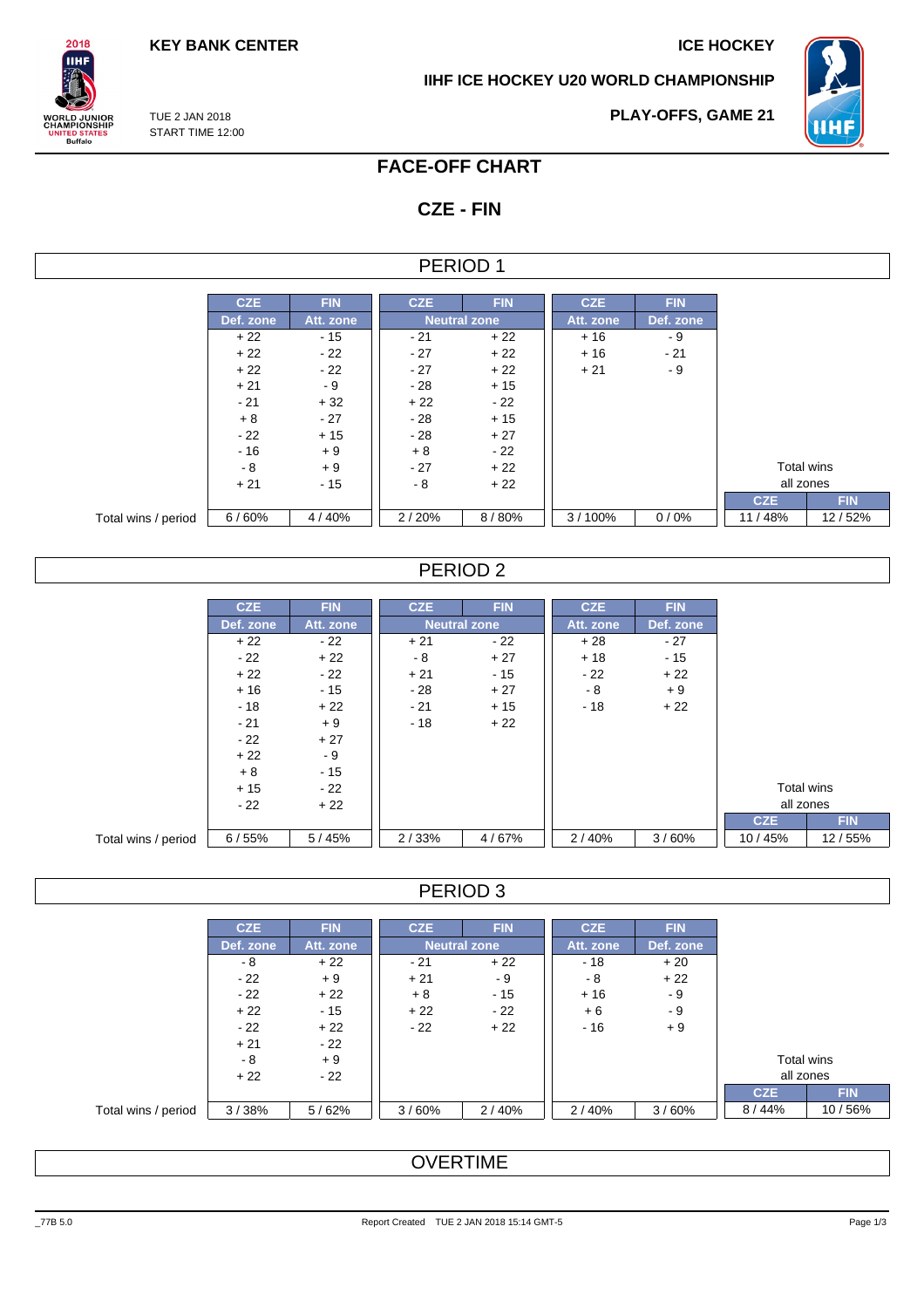**WHE** 

**PLAY-OFFS, GAME 21**

## **KEY BANK CENTER ICE HOCKEY**





#### TUE 2 JAN 2018 START TIME 12:00

|                     | <b>CZE</b> | <b>FIN</b> | CZE.                             | <b>FIN</b> | <b>CZE</b> | <b>FIN</b> |            |            |
|---------------------|------------|------------|----------------------------------|------------|------------|------------|------------|------------|
|                     | Def. zone  | Att. zone  | <b>Neutral zone</b>              |            | Att. zone  | Def. zone  |            |            |
|                     | $-22$      | $+22$      | - 8                              | $+22$      | $+18$      | $-13$      |            |            |
|                     |            |            | $+21$                            | - 9        | $+18$      | $-13$      |            |            |
|                     |            |            | $+17$<br>$-18$<br>$+22$<br>$-15$ |            |            | Total wins |            |            |
|                     |            |            | $+22$<br>- 9                     |            | - 6        | $+9$       | all zones  |            |
|                     |            |            |                                  |            |            |            | <b>CZE</b> | <b>FIN</b> |
| Total wins / period | 0/0%       | / 100%     | 3/75%                            | /25%       | 2/50%      | 2/50%      | 5/56%      | 4 / 44%    |

# TOTAL

|                   | CZE       | FIN       | <b>FIN</b><br>CZE   |        | <b>CZE</b> | <b>FIN</b> | Total wins |        |
|-------------------|-----------|-----------|---------------------|--------|------------|------------|------------|--------|
|                   | Def. zone | Att. zone | <b>Neutral zone</b> |        | Att. zone  | Def. zone  | all zones  |        |
|                   |           |           |                     |        |            |            | <b>CZE</b> | FIN    |
| Total wins / game | 15/50%    | 15/50%    | 10/40%              | 15/60% | 9/53%      | 8 / 47%    | 34 / 47%   | 38/53% |